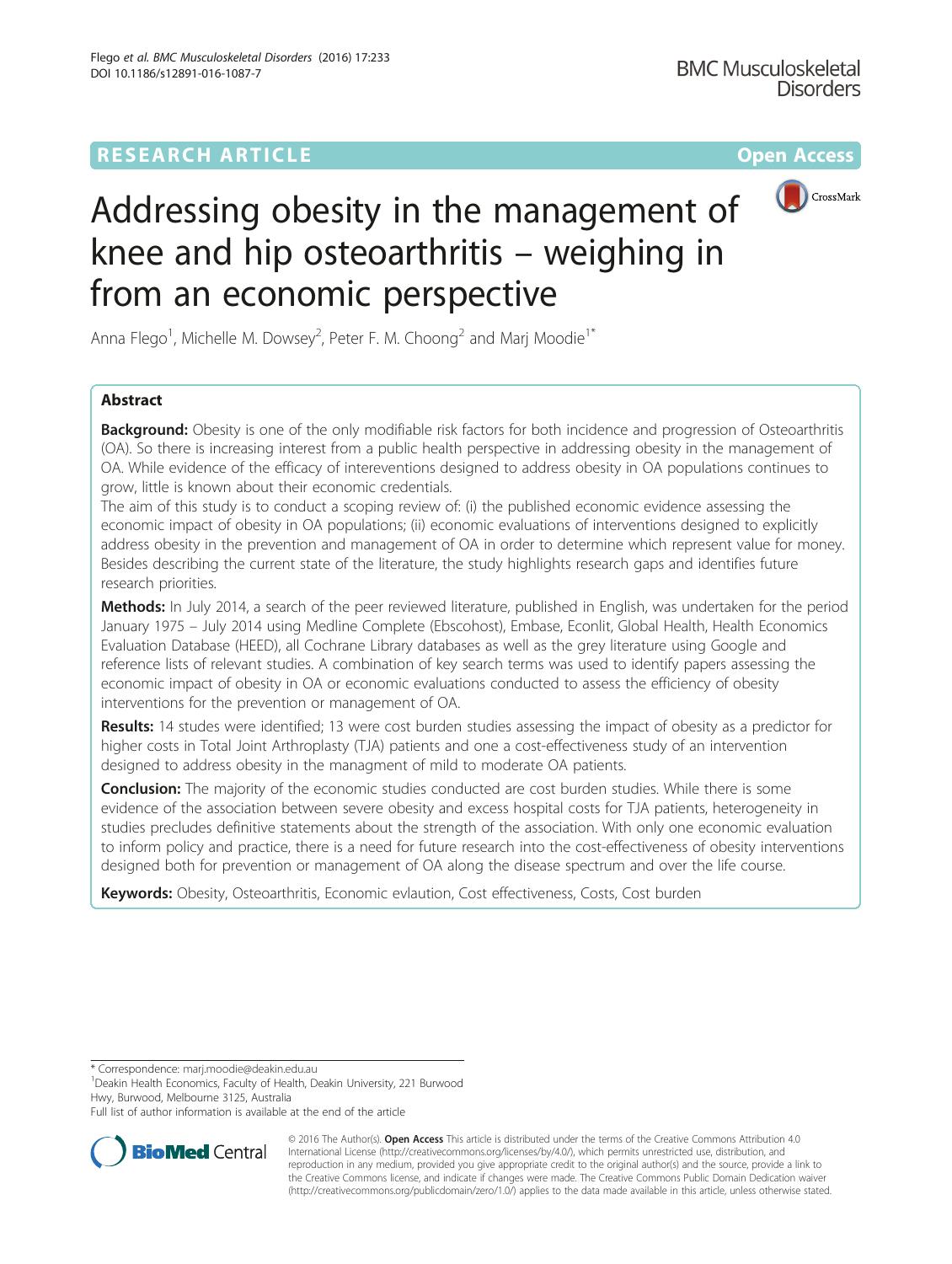# Background

Obesity poses one of the greatest contemporary global public health challenges. Worldwide, the number of overweight or obese individuals has more than doubled since 1980 [[1\]](#page-11-0). With rising prevalence rates in adult populations, the consequential growth in obesity-related chronic disease, including osteoarthritis (OA), is inevitable. Globally, the prevalence of OA, particularly of the large weight-bearing joints such as the knee and hip, is also predicted to grow [[2\]](#page-11-0), spurred on as a result of an ageing population but also an ageing population that is getting heavier [\[2\]](#page-11-0).

There is well established evidence associating obesity  $(BMI \ge 30 \text{ kg/m}^2$  [[3\]](#page-11-0)) and OA, with obesity being identified as a major but modifiable risk factor for both OA disease incidence and progression [\[4](#page-11-0)–[6](#page-11-0)]. The issue with obesity and OA is that the two conditions often coincide, working synergistically to perpetuate poor function and a greater likelihood of sedentary lifestyles which inevitably lead to higher levels of disability and a reduction in quality of life [[7\]](#page-11-0). Furthermore, the need for total joint arthroplasty (TJA) surgery for the treatment of severe OA in knees and hips is more likely to arise in the obese [[8\]](#page-11-0) and earlier in life [\[9](#page-11-0)]. Changulani et al. 2007 reported that patients with a BMI of  $>35$  kg/m<sup>2</sup> who were treated by knee replacement were, on average, 13 years younger than their normal weight counterparts; the authors alluded to the potential implications of younger age for lifetime management of OA [[9\]](#page-11-0). Wang et al. 2013 also highlighted that weight gain and persistent excess weight from early adulthood increased the risk of TJA of the hip and knee for OA [\[10\]](#page-11-0).

Knee and hip OA is one of the leading causes of global disability and was ranked as the 11th highest contributor to global disability in the most recent Global Burden of Disease study in 2010 [\[2\]](#page-11-0). As such, OA as a disease results in large indirect costs to society, mostly driven by impacts on productivity [[11](#page-11-0)]. These indirect costs, when coupled with rapid growth in direct healthcare related costs associated with management of the disease and specifically TJA as a major cost driver [\[12](#page-11-0)], mean that the economic burden is huge. Furthermore, it is likely to be exacerbated by the aforementioned growing obesity and OA prevalence. Despite TJA being a very effective and cost-effective treatment option for end stage hip and knee OA, 2013 data from the Organisation for Economic Co-operation and Development (OECD) highlights continuing growth in the number of procedures being carried out with faster growth in knee replacements (TKA) particularly in countries with higher rates of overweight and obesity such as Australia, USA and the UK. It has been estimated that in 2007 in Australia, allocated health care expenditure on OA alone was approximately AUD 2 billion [[13\]](#page-11-0). However, given that obesity rates are likely to continue to rise, this will potentially lead to substantial increases in the prevalence of OA and an even greater burden on health care expenditure [\[13\]](#page-11-0).

There is now a substantial body of evidence focusing on the relationship between obesity and OA from a variety of perspectives. This includes investigation of the causal relationships of obesity and OA through biomechanical [[14](#page-11-0)], physiological [\[15\]](#page-11-0) and inflammatory mechanisms [\[16\]](#page-11-0) and quantification of the impact of obesity on OA outcomes [[14](#page-11-0)]. Attention has also been afforded to the benefits of weight loss in OA populations including a systematic review which concluded that a 10 % reduction in body weight is likely to have positive clinically meaningful effects on OA symptoms such as pain and disability [[17](#page-11-0)]. A recent review focused on addressing obesity in knee OA, identified 9 randomised controlled trials of weight loss interventions in people with knee OA. It concluded that there are several strategies likely to be successful in the management of knee OA [\[18](#page-11-0)]. However, the evidence base is far from definitive in terms of what is the most efficacious type of intervention, who it should specifically target and when along the treatment pathway it should be offered. There are the usual challenges of whether obesity interventions can achieve long term weight maintenance and prevent weight regain [[19](#page-11-0)], particularly in a population where OA symptoms may hinder physical activity efforts. There is also some concern that interventions that target weight loss alone may lead to muscle weakness and some bone density loss [\[20](#page-11-0)], meaning that an intervention that targets both weight loss and appropriate physical activity simultaneously is likely to be more favourable. This is reflected in current treatment guidelines recommending that weight maintenance and exercise in combination are suitable for managing OA symptoms [\[21, 22](#page-11-0)], although, in reality, it is often difficult to determine compliance with these recommendations.

Despite this apparent research momentum, it is not clear what the contribution of research from a health economics perspective has been in terms of supporting the use of obesity interventions in the prevention or management of OA. The discipline of health economics is fundamentally concerned with the allocation of scarce healthcare resources in an environment of competing demands with the goal of maximising a society's welfare in the process [\[23](#page-11-0)]. Health economists typically carry out two different types of studies designed to achieve different purposes. Firstly, they describe and predict the economic impact of a disease or risk factor in order to quantify its cost burden (commonly known as cost of illness studies); secondly, they evaluate the incremental costs and benefits of alternative options to current practice (cost-effectiveness studies) [\[24\]](#page-11-0) to inform resource allocation decisions. The latter essentially addresses the main objective of economics per se, that being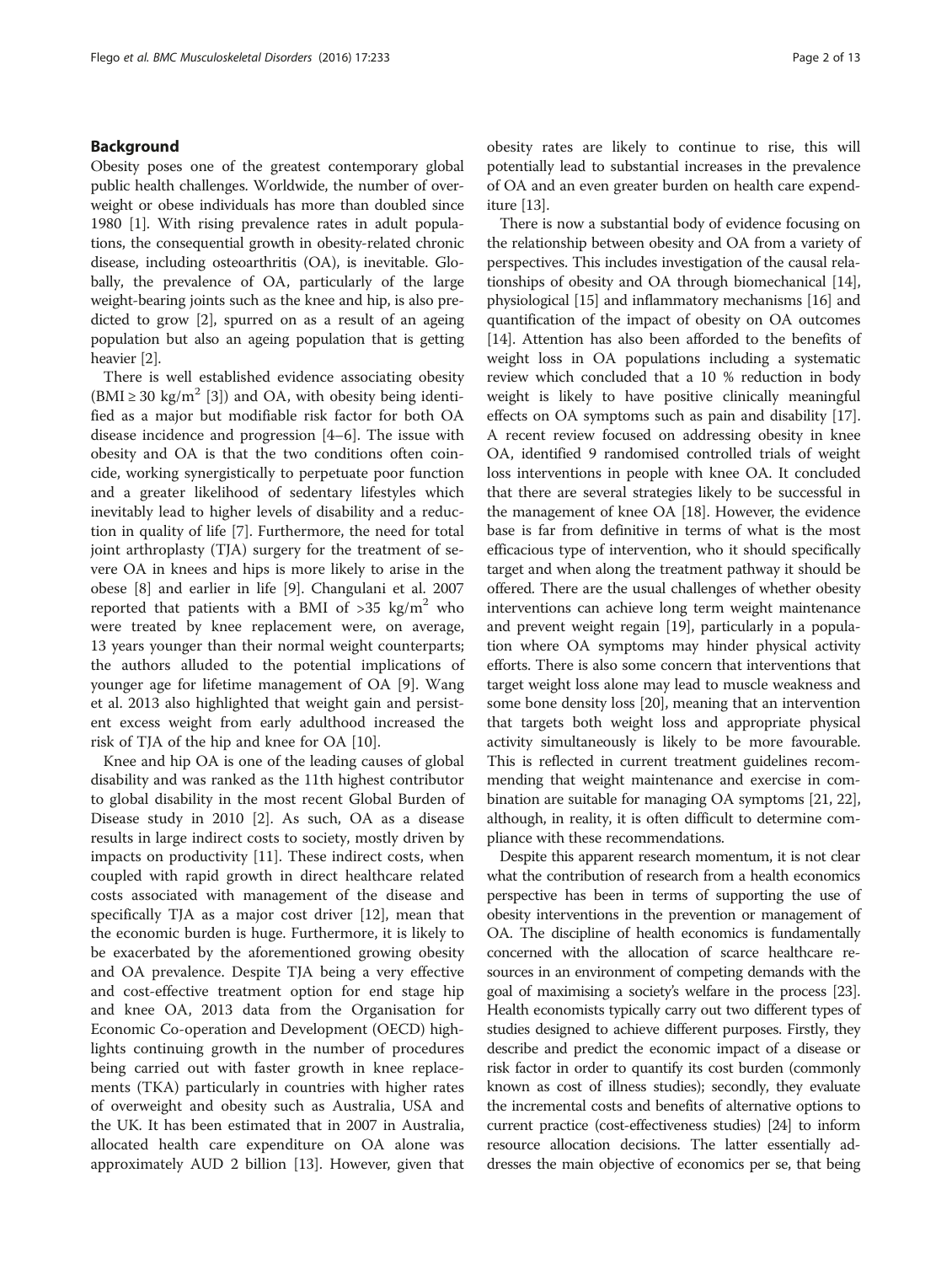efficiency, or maximising the benefit from available resources.

The goals of this study are two-fold. Firstly, it aims to identify and review the published economic evidence that is focused on describing and quantifying the economic impact of obesity in OA populations. Secondly, it reviews economic evaluations of interventions designed to explicitly address obesity in OA populations in order to prevent the onset of OA or improve OA clinical outcomes and potentially health related quality of life (HrQoL), to determine which interventions represent value for money. In doing so, the study also highlight gaps in the literature and identifies future priorities for this burgeoning area of research.

# **Methods**

# Literature search strategy

A systematic search of the published peer reviewed literature was conducted in July, 2014 by the lead author. The search was limited to full text literature published in the English language from January 1975 – July 2014. Six electronic databases were searched: Medline complete (Ebscohost), Embase, Econlit, Global Health, Health Economics evaluation database (HEED) and all Cochrane Library databases using the same search terms and Boolean operators in each database. Key words used and search combinations were as follow: osteoarthritis or arthritis or joint replacement or joint prosthesis or arthroplast\* or knee arthroplasty or hip arthroplasty AND obes\* or obesity or overweight or weight gain or weight loss or BMI or body mass or weight\* or weight control AND prevention or treatment or primary prevention or secondary prevention AND economic<sup>\*</sup> or economic evaluation or price or cost or cost-effectiveness analysis or economic benefits or cost benefit analysis or cost burden. A targeted Google search of the grey literature using the search terms was conducted, plus the reference lists of all relevant articles were searched for further studies.

# Study selection

All relevant abstracts obtained from each database were exported to ENDNOTE, X7 (Thomson Reuters) with duplicate articles removed. Titles and abstracts were searched and relevant full -articles, extracted and reviewed (see flow chart, Fig. [1\)](#page-3-0). For inclusion, studies had to fulfil one (or more) of the three following broad criteria:

- 1. A costing or cost of illness study which evaluates the association of obesity in any OA study population with healthcare or other societal costs.
- 2. A partial economic evaluation study which assesses either the costs alone or the costs and outcomes of an obesity intervention in any OA study population

but without comparison to an alternative healthcare pathway (cost description or cost-outcome description) or where the costs of alternatives are examined but without consideration of outcomes simultaneously (cost analysis). An obesity intervention was defined as any intervention that included a component that addressed weight loss or weight maintenance in order to impact on OA symptoms and outcomes.

3. A full economic evaluation study such as a cost-effectiveness analysis, cost utility analysis or cost benefit analysis which assesses both the costs and benefits of an obesity intervention against a known alternative or usual care in any OA study population.

The three criteria were purposely broad given that this is a scoping review designed to find any relevant studies and highlight gaps in the literature.

# Results

Figure [1](#page-3-0) identifies all steps in the search process and the resulting studies extracted. In the first instance, 2048 citations were retrieved from searched databases (1997) and other sources (51). After removal of duplicates and irrelevant citations, 215 abstracts of candidate articles were screened of which 71 full text articles were assessed for eligibility. The search yielded 12 costing studies (Table [1](#page-4-0)) and one full economic evaluation (Table [2\)](#page-7-0).

# Impact of obesity on resource use studies in TJA populations

### Settings and target group

There were twelve studies identified as cost burden studies; they all included analysis of the association between the presence of obesity in total joint replacement populations used as a predictor of healthcare costs [\[25](#page-11-0)–[36\]](#page-11-0). Nine studies were set in acute care hospitals with a focus on THA [[26](#page-11-0), [31, 36](#page-11-0)] or TKA recipient populations [[30, 33](#page-11-0), [35\]](#page-11-0) or included both THA and TKA recipients [\[25, 32, 34\]](#page-11-0). The remaining three studies were set in inpatient rehabilitation hospitals with two studies focusing on TKA recipients [[27](#page-11-0), [29\]](#page-11-0) and one on THA recipients [[28](#page-11-0)]. Table [1](#page-4-0) summarises the main characteristics of the identified studies. They included a mix of studies focusing on primary or index TJA surgery only [[25](#page-11-0), [26](#page-11-0), [30](#page-11-0)–[33\]](#page-11-0) or inclusion of both primary and revision types of surgeries [\[27](#page-11-0)–[29, 34](#page-11-0)–[36](#page-11-0)]. This highlights the heterogeneity between studies in relation to the specific populations under study, with each having its own unique set of patient inclusion and exclusion criteria. Nearly all studies were conducted in the USA with only one study conducted in Australia [\[33](#page-11-0)].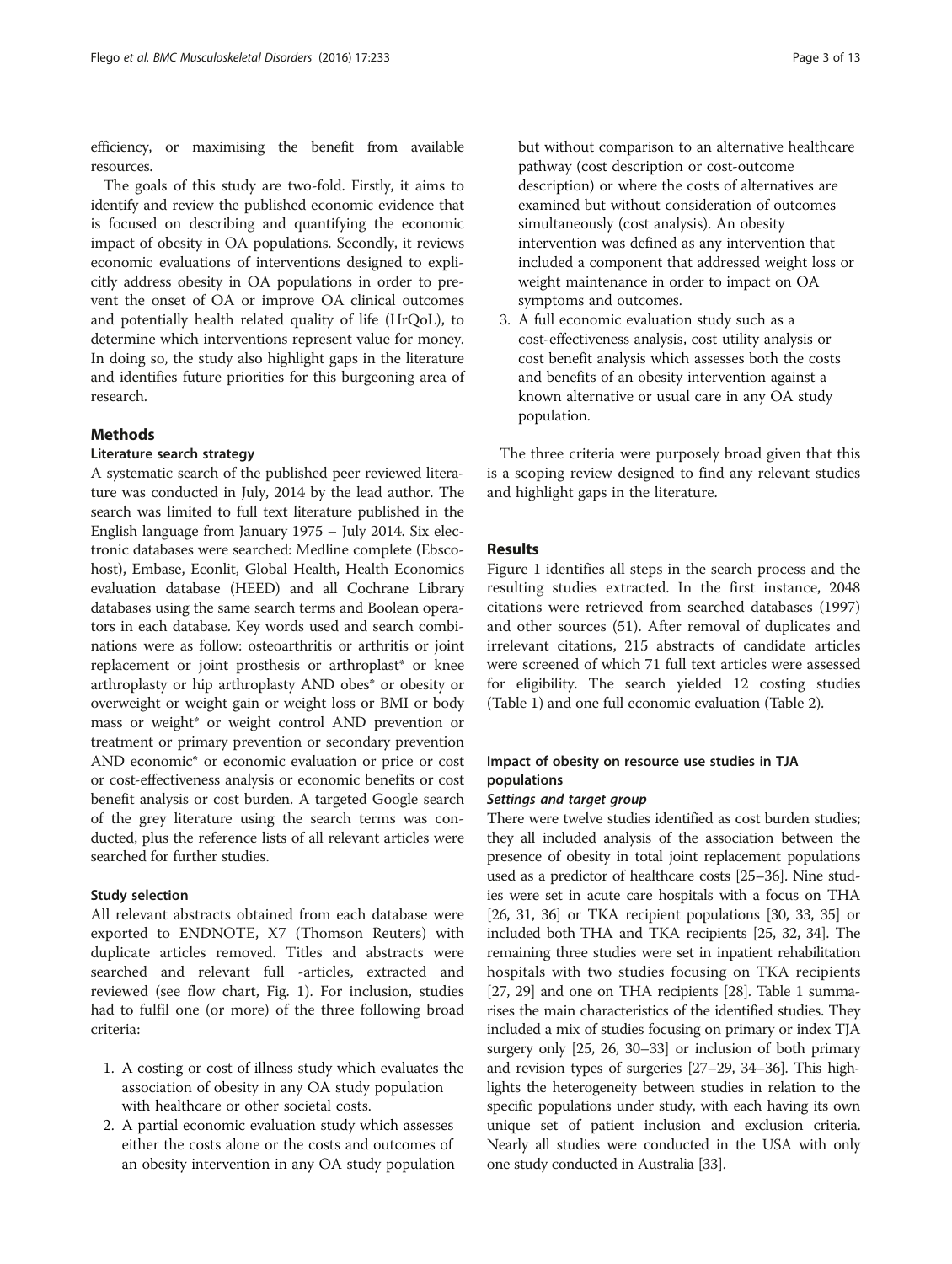

<span id="page-3-0"></span>

# Costs

All studies, regardless of setting, were conducted retrospectively from a narrow healthcare perspective and were restricted to the collection of direct medical costs or charges specific only to that setting. All studies relied on hospital administration data. While this enabled most of the studies to have near complete data, the downside was that the costs reported in each study were limited and did not reflect the total cost burden. As an example, the studies conducted in the acute care setting took no account of costs of the resources consumed in rehabilitation, supportive nursing facilities, outpatient and ambulatory care services or costs borne either by other sectors or by patients themselves. Methods used for identification, measurement and reporting of cost outcomes were heterogeneous and not always transparent; some studies provided little detail about their costing methodology including the selection or specification of cost items included in reported aggregate

resource use [\[27, 28](#page-11-0), [32\]](#page-11-0) or the reference year used for the costing [[27](#page-11-0), [28\]](#page-11-0). Some studies only presented hospital charges rather than costs per se [\[26](#page-11-0)–[29](#page-11-0)], the former usually reflecting an element of profit as well as a method of recouping uncompensated costs. If this profit is considered above and beyond the societal opportunity cost, then adjustments should be made with cost to charge ratios [\[37](#page-11-0)]. However the choice of ratio applied (eg. the use of an overall hospital ratio versus a department specific ratio) varied between studies and introduced an element of uncertainty in the estimates obtained. The timeframe over which resource use was measured also varied greatly between studies. Some studies only accounted for hospital resource use during inpatient stay post -surgery [\[25](#page-11-0)–[29, 32\]](#page-11-0). Others sought to capture resource use related to potential readmissions by measuring up to 30 days [[30, 31](#page-11-0), [34](#page-11-0)] or three months post -surgery [\[35, 36\]](#page-11-0); only one study followed patients for 12 months post- surgery in order to capture a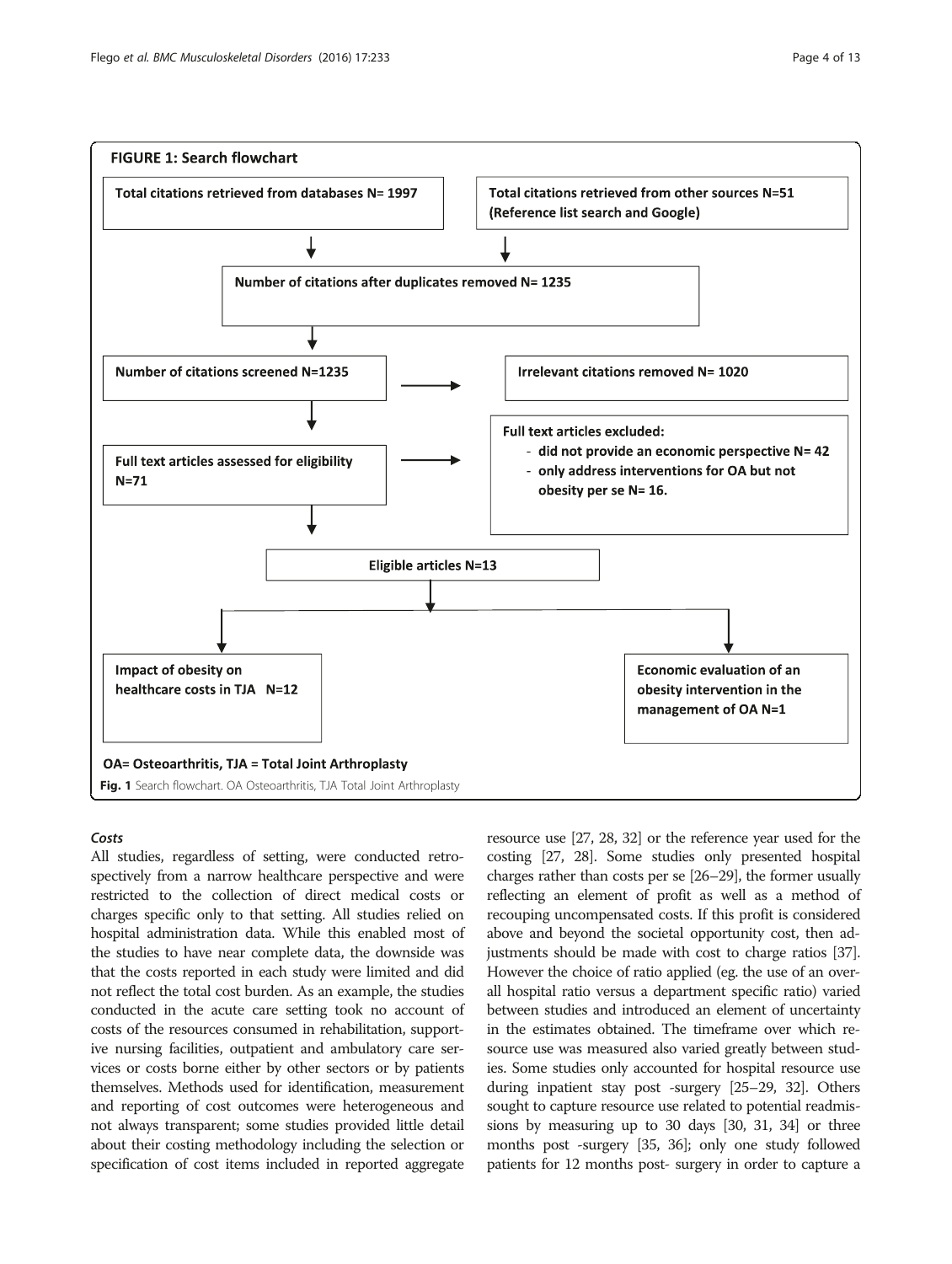| Author,<br>Year                               | Healthcare<br>setting/<br>Country                               | Study population                                                                                                                                                | Research aim/focus                                                                                                                                                                                                  | Measurement<br>of obesity                                                                                                                                                                                               | Costing perspective/<br>measurement and<br>types of counted                                                                                                                                       | Results                                                                                                                                                                                                                                                                                                                                                                                                   |
|-----------------------------------------------|-----------------------------------------------------------------|-----------------------------------------------------------------------------------------------------------------------------------------------------------------|---------------------------------------------------------------------------------------------------------------------------------------------------------------------------------------------------------------------|-------------------------------------------------------------------------------------------------------------------------------------------------------------------------------------------------------------------------|---------------------------------------------------------------------------------------------------------------------------------------------------------------------------------------------------|-----------------------------------------------------------------------------------------------------------------------------------------------------------------------------------------------------------------------------------------------------------------------------------------------------------------------------------------------------------------------------------------------------------|
| Epstein<br>AM, et al,<br>1987 [25]            | Large acute<br>care hospital,<br><b>USA</b>                     | 278 patients who<br>underwent TKA<br>and 111 patients<br>who underwent<br>THA, October<br>1983 -September<br>1984.                                              | To determine the<br>relationship of body<br>weight to LOS and<br>total charges for all<br>patients undergoing<br>THA or TKA                                                                                         | Height and weight taken<br>from pre-operative medical<br>records.<br>5 levels of weight status<br>categorised by actual<br>weight compared to<br>ideal weight as a %                                                    | Health service provider<br>perspective capturing<br>charge data for the<br>inpatient stay only.                                                                                                   | Extremely overweight patients<br>$(2188\%$ ideal) had 35 % mean longer<br>LOS ( $p < 0.01$ ) and 30 % higher total<br>charges ( $p < 0.01$ ) than normal weight<br>counterparts. Extremely underweight<br>patients also reported significantly<br>higher costs.                                                                                                                                           |
| Jibodh SR,<br>et al, 2004<br>$[26]$           | Large acute<br>care hospital,<br><b>USA</b>                     | 188 patients<br>who underwent<br>primary THA,<br>$1996 - 2001.$                                                                                                 | To determine the<br>influence of BMI<br>on perioperative<br>morbidity (time<br>of surgery until<br>discharge) on<br>functional recovery<br>and hospital<br>service use (LOS,<br>total and individual<br>cost items) | Height and weight taken<br>from pre-operative medical<br>records to calculate BMI<br>and categorised into non<br>obese(BMI < 25), mild<br>(BMI >25-29.9), moderate<br>(BMI>30-39.9) and severe<br>(BMI > 40)            | Health service provider<br>perspective using<br>hospital charge data<br>and reporting total<br>charges and 8 separate<br>billing categories                                                       | No significant difference in LOS between<br>4 BMI groups. A trend towards higher<br>overall charges with increasing obesity<br>but not statistically significant. No<br>significant differences in any of the<br>individual charges were noted between<br>4 BMI groups in any of 8 billing categories,<br>however morbidly obese patients longer<br>mean operative time ( $P < 0.05$ )                    |
| Vincent HK,<br>et al, 2007<br>[27]            | Inpatient<br>rehabilitation<br>hospital, USA                    | 342 participants<br>who underwent<br>primary or<br>revision TKA,<br>January 2002 -<br>March 2005.<br>Complete case<br>analysis on 285<br>participants.          | To examine the<br>effect of obesity<br>on functional and<br>financial<br>outcomes in<br>patients with TKA<br>undergoing<br>inpatient<br>rehabilitation.                                                             | Height and weight taken<br>from patient medical<br>records to determine BMI<br>and categorised as obese<br>$(BMI > 30)$ or non-obese<br>(BMI < 30)                                                                      | Health service provider<br>perspective using<br>hospital charge data<br>collecting total hospital<br>charges and daily<br>charges for period of<br>inpatient stay only.                           | LOS was longer in primary<br>and revision obese patients (9.8 days)<br>than for non- obese patients (8.8 days)<br>$(P < 0.05)$ . Total charges were higher<br>for obese patients (USD 12,386) than<br>non-obese patients (USD 10,618)<br>$(P < 0.005)$ . Primary TKA group; total<br>hospital charges were significantly<br>higher in the obese than non- obese<br>group ( $P < 0.05$ )                   |
| Vincent HK<br>et al, 2007<br>$[28]$           | Inpatient<br>rehabilitation<br>hospital, USA                    | 339 obese and<br>non-obese<br>patients with<br>primary or<br>revision THA,<br>January 2002-<br>March 2005.<br>Complete case<br>analysis on 178<br>participants. | To examine the<br>effect of<br>increasing BMI on<br>functional and<br>financial<br>outcomes in<br>patients with THA<br>undergoing<br>inpatient<br>rehabilitation                                                    | Height and weight taken<br>from patient medical<br>records to determine BMI<br>and categorised as<br>non-obese (BMI $<$ 25)<br>overweight (BMI 25-30)<br>obese (BMI > 30-39.9)<br>and severely obese<br>$(BMI \geq 40)$ | Health service provider<br>perspective collecting<br>total hospital charges<br>and daily charges<br>(using total charges<br>and dividing by LOS)<br>for the period of the<br>inpatient stay only. | LOS were significantly different in the<br>severely obese group compared with<br>the non- obese group ( $p < 0.05$ ). A<br>significant curvilinear relationship<br>between LOS and BMI with the lowest<br>LOS found in overweight and obese<br>persons ( $R$ squared =0.124 $P$ < 0.05).<br>Total charges were greater in the<br>severely obese group compared to<br>the overweight group ( $P < 0.05$ ). |
| Vincent HK<br>& Vincent<br>KR, 2008<br>$[29]$ | 15<br>independent<br>rehabilitation<br>hospitals,<br><b>USA</b> | 5428 obese<br>and non-obese<br>patients who<br>underwent<br>primary TKA or<br>revision TKA,<br>January 2002-<br>March 2006.                                     | To determine the<br>influence of<br>obesity on<br>rehabilitation<br>outcomes<br>including LOS<br>and hospital                                                                                                       | Height and weight taken<br>from patient medical<br>records to determine<br>BMI and categorised as<br>non-obese (BMI $<$ 25)<br>overweight (BMI 25-30)<br>obese (BMI > 30-39.9)                                          | Health service provider<br>perspective with collection<br>of total charges and<br>pharmacy, occupational<br>and physical therapy<br>rehabilitation hospital<br>charges                            | LOS was longest in the non- obese<br>group compared to all other groups<br>$(P < 0.05)$ but age differences amongst<br>groups likely to be impacting on results.<br>The severely obese group had the<br>highest daily charges (USD 36 excess<br>dollars) ( $p < 0.05$ ) but not physical therapy<br>charges or total charges which was highest                                                            |

<span id="page-4-0"></span>Table 1 Studies assessing the impact of obesity on resource use in total hip or knee arthroplasty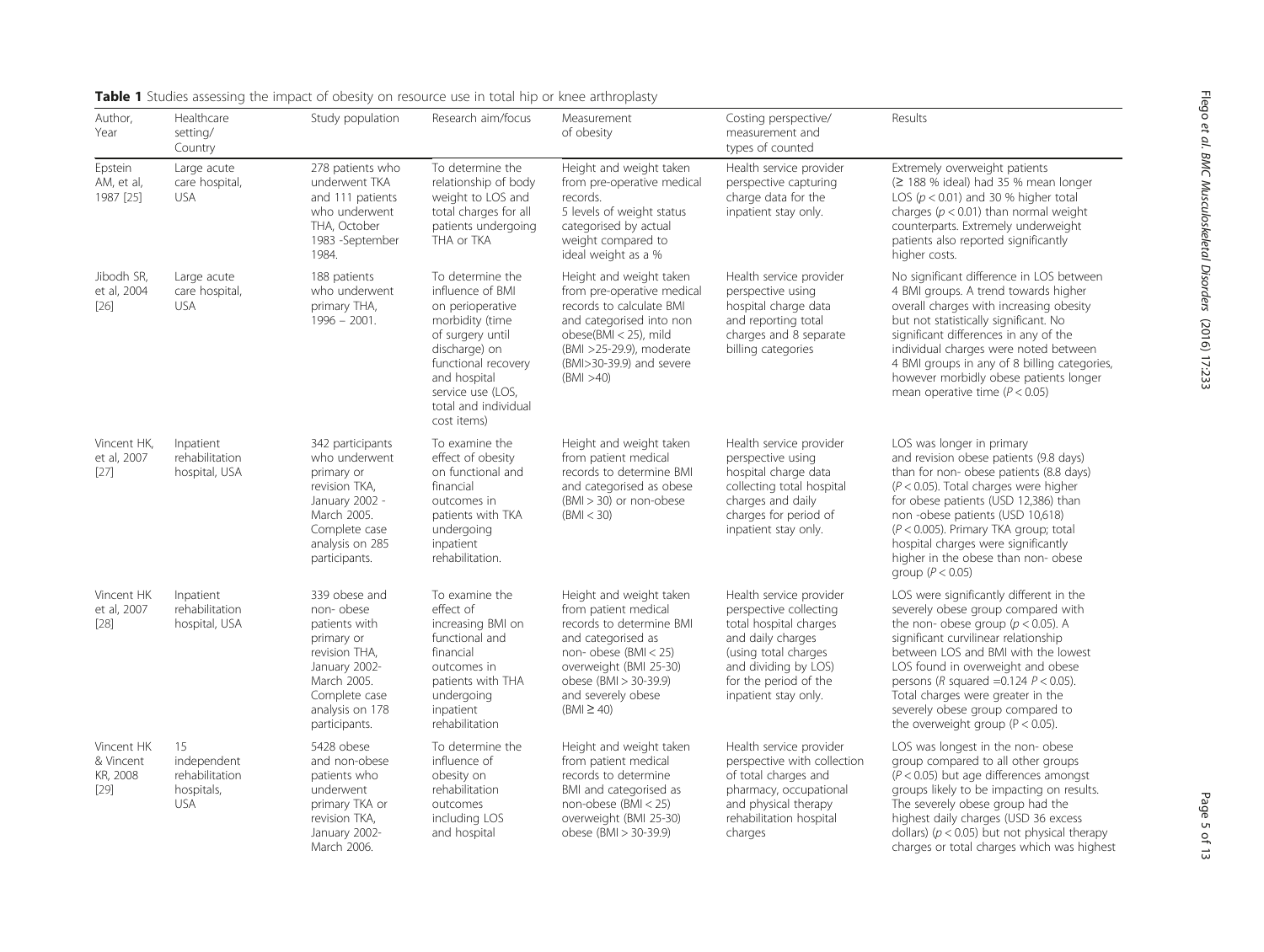|                                     |                                                                                                        |                                                                                                                     | charges<br>following TKA                                                                                                                                                                                         | and severely obese<br>$(BMI \geq 40)$                                                                                                                                                                                                                        |                                                                                                                                                                                                                | in the non-obese group ( $P < 0.05$ ). A<br>significant interaction effect was<br>found for TKA status (primary versus<br>revision) and BMI group for total<br>charges ( $P < 0.05$ ).                                                                                                                                                                                                                                 |
|-------------------------------------|--------------------------------------------------------------------------------------------------------|---------------------------------------------------------------------------------------------------------------------|------------------------------------------------------------------------------------------------------------------------------------------------------------------------------------------------------------------|--------------------------------------------------------------------------------------------------------------------------------------------------------------------------------------------------------------------------------------------------------------|----------------------------------------------------------------------------------------------------------------------------------------------------------------------------------------------------------------|------------------------------------------------------------------------------------------------------------------------------------------------------------------------------------------------------------------------------------------------------------------------------------------------------------------------------------------------------------------------------------------------------------------------|
| Batsis JA,<br>et al, 2010<br>$[30]$ | Large acute<br>care hospital,<br><b>USA</b>                                                            | 5539<br>uncomplicated<br>TKA recipients,<br>1996-2004 and<br>classified by BMI<br>(WHO) categories.                 | To determine the<br>impact of BMI on<br>post-operative<br>outcomes and<br>resource utilization<br>following elective<br><b>TKA</b>                                                                               | Height and weight taken<br>at time of surgery and<br>recorded in own joint<br>registry to determine<br>BMI and categorised as<br>BMI normal (BMI 18.5-<br>24.9) overweight (BMI<br>25-29.9) obese (BMI ><br>30-34.9) and morbidly<br>obese (BMI $\geq$ 35.0) | Health service provider<br>perspective with all direct<br>costs associated with<br>inpatient stay including<br>physician services and<br>readmission within 30 days<br>associated with the primary<br>surgery. | Overall costs were similar among normal,<br>overweight, obese or morbidly obese<br>patients ( $P = 0.24$ ) Post-surgical costs were<br>no different among groups ( $P = 0.44$ ).<br>Higher BMI was associated with a higher<br>mean anaesthesia and operative times and a<br>higher overall Charlson comorbidity index.                                                                                                |
| Batsis JA,<br>et al, 2009<br>$[31]$ | large acute<br>care hospital,<br><b>USA</b>                                                            | 5642 unilateral<br>uncomplicated<br>THA patients<br>between<br>1996 -2004 and<br>classified by BMI<br>categories.   | To determine the<br>impact of BMI on<br>post-operative<br>outcomes and<br>resource utilization<br>following elective<br><b>THA</b>                                                                               | Height and weight taken<br>at time of surgery and<br>recorded in own joint<br>registry to determine<br>BMI and categorised as<br>BMI normal (BMI 18.5-24.9)<br>overweight (BMI 25-29.9)<br>obese (BMI > 30-34.9) and<br>morbidly obese (BMI $\geq$ 35.0)     | Health service provider<br>perspective with all direct<br>costs associated with<br>inpatient stay including<br>physician services and<br>readmission within 30 days<br>associated with the primary<br>surgery. | No significant differences between BMI<br>groups for LOS, post-operative overall,<br>hospital and physician costs. Operative and<br>anaesthesia costs were higher in morbidly<br>obese group than all other groups. All<br>other adjusted costs were non-significant.<br>No significant differences between groups<br>in: composite 30 day endpoints, rate of<br>patient transfers to ICU or number of days<br>in ICU. |
| Kim, SH,<br>2010 [32]               | Short stay, community<br>hospitals in the<br>Nationwide Inpatient<br>Sample (NIS- 2006),<br><b>USA</b> | 229 001 primary<br>TKA recipients<br>and 497 001<br>primary THA<br>recipients in the<br>USA captured in<br>the NIS. | To estimate the<br>prevalence of<br>morbid obesity<br>(≥40 kg/m2 in<br>the THA and TKA<br>sample and to<br>determine if there<br>is greater resource<br>use attributable<br>to morbid obesity<br>for primary TJA | Presence of obesity (BMI<br>$\geq$ 30.0) and morbid obesity<br>$(BMI \ge 40.0)$ identified by<br>the corresponding ICD_9M<br>codes for obesity in<br>hospital administrative<br>databases                                                                    | Health service provider<br>perspective using hospital<br>inpatient charge data<br>converted to cost data and<br>reporting on overall<br>hospital costs only                                                    | When adjusted for known confounders,<br>hospital resource consumption for primary<br>THA and TKA was 9 % and 7 % higher<br>among morbidly obese than among<br>non-obese patients respectively                                                                                                                                                                                                                          |
| Dowsey M,<br>et al, 2011<br>$[33]$  | Large acute<br>hospital, Australia                                                                     | 521 primary TKA<br>recipients, January<br>2006 - December<br>2007.                                                  | To determine<br>whether obesity<br>was independently<br>associated with<br>higher hospital<br>costs for the<br>index procedure<br>and over the<br>following 12<br>months.                                        | Presence of obesity (BMI<br>$\geq$ 30.0) captured from<br>preoperative measures<br>recorded in own<br>hospital joint registry                                                                                                                                | Healthcare service provider<br>perspective capturing total<br>inpatient costs for the index<br>TKA, relevant<br>readmissions in<br>the first 12 months<br>and the<br>two together named<br>episode of care.    | Statistically significant association between<br>obesity and higher inpatient costs<br>$(51127 P = 0.036)$ and higher episode of<br>care costs $(+1,821 \ P = 0.024)$ . Using BMI as<br>a continuous variable, cost of index<br>procedure increased by \$129 and episode<br>of care costs increased by \$159 per unit<br>increase of BMI.                                                                              |
| Silber JH,<br>et al, 2012<br>$[34]$ | 47 acute<br>hospitals of<br>varying size                                                               | 2045 obese<br>patients<br>$(BMI \geq 35 \text{ kg/m2})$                                                             | To study the medical<br>and financial<br>outcomes associated                                                                                                                                                     | Presence of severe<br>obesity<br>(BMI $\geq$ 35.0 < 40.0) and                                                                                                                                                                                                | Healthcare service<br>provider perspective<br>using 2 alternate                                                                                                                                                | Medicare payments were 3 % greater<br>( $P < 0.001$ ) and provider costs were 10 %<br>greater for obese compared to non-obese                                                                                                                                                                                                                                                                                          |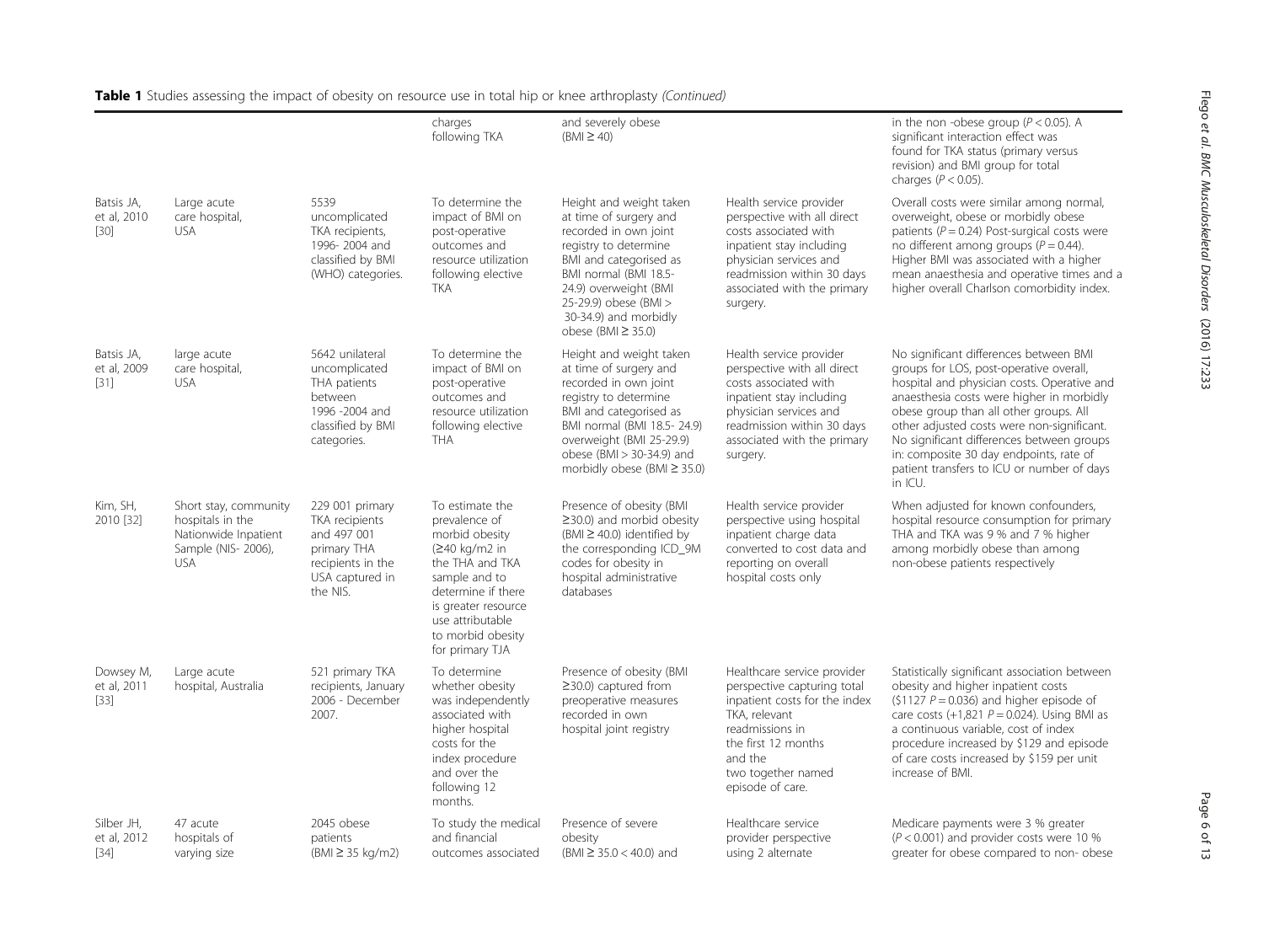Flego

et al. BMC

Musculoskeletal

Disorders

(2016) 17:233

| <b>Table 1</b> Studies assessing the impact of obesity on resource use in total hip or knee arthroplasty (Continued) |                 |            |                 |                                                  |  |  |  |  |
|----------------------------------------------------------------------------------------------------------------------|-----------------|------------|-----------------|--------------------------------------------------|--|--|--|--|
|                                                                                                                      | across multiple | matched to | with surgery in | morbid obesity (BMI $\geq$ 40.0) costing methods |  |  |  |  |

|                                                | across multiple<br>locations, USA           | matched to<br>non-obese<br>patients<br>undergoing THA,<br>TKA (primary or<br>revision),<br>colectomy,<br>thoracotomy,<br>2002-2006.75%<br>of the sample<br>underwent TJA. | with surgery in<br>the elderly obese.                                                                                                                                                                                          | morbid obesity (BMI $\geq$ 40.0)<br>captured from baseline BMI<br>data in hospital medical<br>records                                                     | costing methods<br>(Medicare payments<br>versus costs using<br>cost to charges ratios)<br>(to determine overall<br>hospital costs from<br>admission to 30 days<br>post operation.                                                                                                                                    | matched counterparts ( $P < 0.001$ ). The Obese<br>group recorded a 12 % longer LOS than<br>their complete matched non obese<br>counterparts ( $P < 0.001$ )                                                                                                                                                                                                                                                                                      |
|------------------------------------------------|---------------------------------------------|---------------------------------------------------------------------------------------------------------------------------------------------------------------------------|--------------------------------------------------------------------------------------------------------------------------------------------------------------------------------------------------------------------------------|-----------------------------------------------------------------------------------------------------------------------------------------------------------|----------------------------------------------------------------------------------------------------------------------------------------------------------------------------------------------------------------------------------------------------------------------------------------------------------------------|---------------------------------------------------------------------------------------------------------------------------------------------------------------------------------------------------------------------------------------------------------------------------------------------------------------------------------------------------------------------------------------------------------------------------------------------------|
| Maradit<br>Kremers H,<br>et al, 2014<br>$[35]$ | Large acute<br>care hospital,<br>USA.       | 8129 patients<br>who underwent<br>6475 primary TKA<br>and 1654 revision<br>TKA, January 2000 -<br>September 2008.                                                         | To examine the<br>relationship between<br>obesity, length of<br>stay and direct<br>medical costs during<br>the index<br>hospitalisation and a<br>90 day window<br>taking into account<br>obesity related<br>co-morbidities.    | Height and weight taken<br>from patient admission<br>records to calculate BMI<br>and categorised into 8 BMI<br>categories and as a<br>continuous variable | Health service<br>provider<br>perspective using<br>hospital<br>administration<br>databases and<br>converting charges<br>to costs using cost<br>centre specific ratios.<br>End points of hospital<br>LOS, direct medical<br>costs during<br>hospitalisation and<br>total medical costs<br>during the 90 day<br>window | LOS was longer at the extreme ends of the<br>BMI spectrum only with mean LOS lowest in<br>those with BMI 30-40.0.<br>After adjusting for known confounders,<br>every 5 unit increase in BMI over 30 was<br>associated with higher mean costs of USD<br>421 for hospitalisation and USD 524<br>for 90 days and remained significant after<br>adjustment for comorbidities ( $P = < 0.001$ )<br>and complications ( $P = 0.004$ ).                  |
| Maradit<br>Kremers H,<br>et al, 2013<br>$[36]$ | Large acute<br>care hospital,<br><b>USA</b> | 8973 patients;<br>6410 primary<br>THA and 2563<br>revision THA's,<br>January 2000 -<br>Sept 2008.                                                                         | To examine the<br>relationship between<br>obesity, length<br>of stay and<br>direct medical<br>costs during the<br>index hospitalisation<br>and a 90 day<br>window taking into<br>account obesity<br>related<br>co-morbidities. | Height and weight taken<br>from patient admission<br>records to calculate BMI<br>and categorised into 8 BMI<br>categories and as a<br>continuous variable | Health service<br>provider perspective<br>using hospital<br>administration<br>databases and<br>converting charges<br>to costs using cost<br>centre specific ratios.<br>End points of hospital<br>LOS, direct medical<br>costs during<br>hospitalisation and<br>total medical costs<br>during the 90 day<br>window    | Increasing BMI was associated with higher<br>hospital costs and this association persisted<br>among patients without significant<br>comorbidities or complications. After<br>adjusting for known confounders, every 5<br>unit increase in BMI was associated with<br>USD 744 and USD 1183 higher<br>hospitalisation and 90 day costs respectively.<br>(This corresponds to about 5 % higher<br>hospitalisation and 90 day costs<br>respectively). |

TKA total knee arthroplasty, THA total hip arthroplasty, TJA+ total joint arthroplasty, LOS length of stay, BMI body mass index, USD USA dollars, NIS national inpatient survey, ICD-9 M The International Classification of Diseases, 9th Revision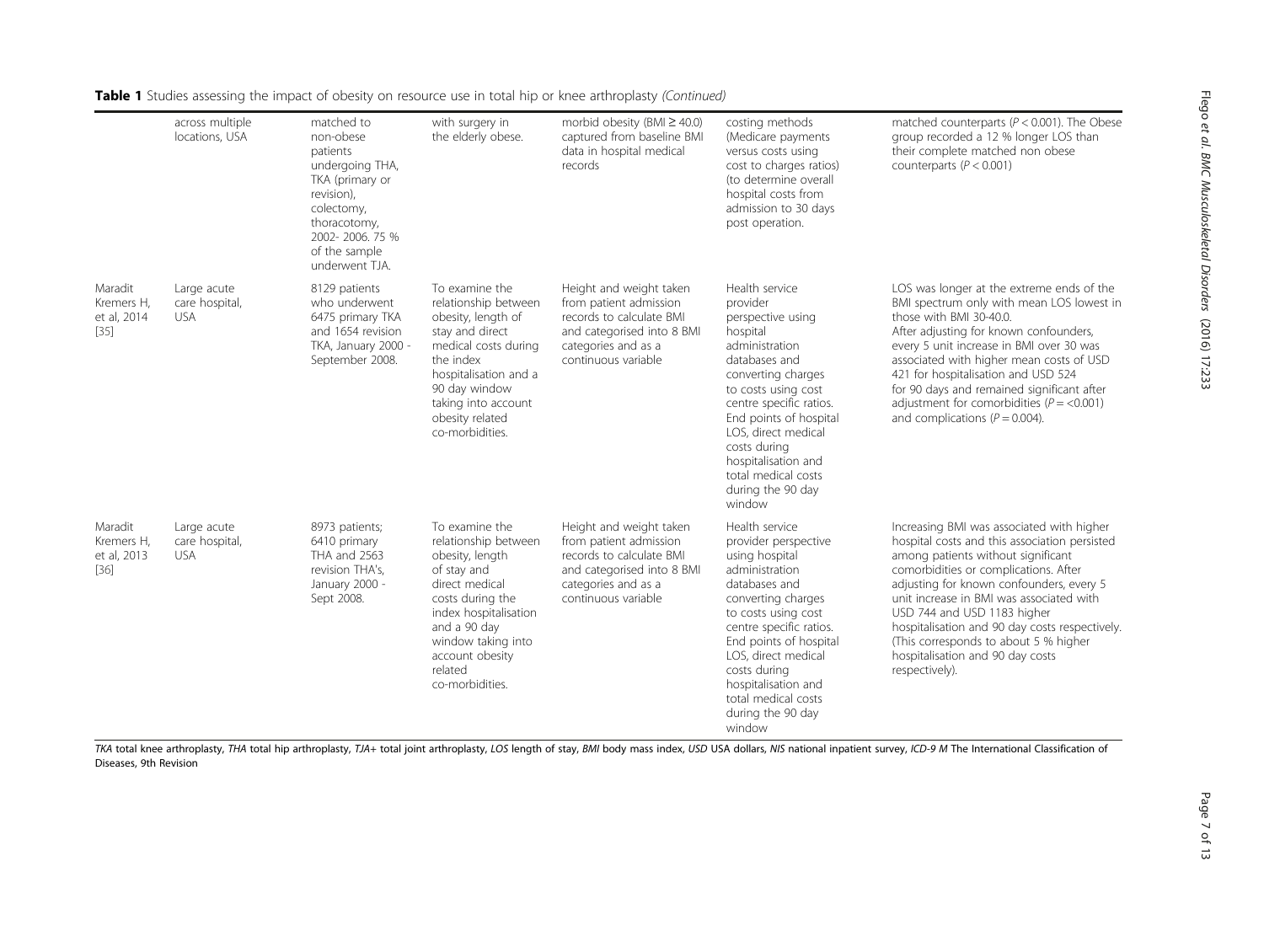<span id="page-7-0"></span>Table 2 Economic evaluation of obesity interventions in OA populations

| Country                             | Author, Year, Intervention                                                                                                                                                                                                                       | Target population                                                                                                                            | evaluation, time<br>horizon                                        | Type of economic Costing perspective, costs Outcome<br>included, base year for<br>costing                                                                                                                                                                                                                        | measurement                                                                                                | Costs                                                                                                                                                                                                | Cost-efficacy                                                                                                                                                                                                                                                                                                                                      |
|-------------------------------------|--------------------------------------------------------------------------------------------------------------------------------------------------------------------------------------------------------------------------------------------------|----------------------------------------------------------------------------------------------------------------------------------------------|--------------------------------------------------------------------|------------------------------------------------------------------------------------------------------------------------------------------------------------------------------------------------------------------------------------------------------------------------------------------------------------------|------------------------------------------------------------------------------------------------------------|------------------------------------------------------------------------------------------------------------------------------------------------------------------------------------------------------|----------------------------------------------------------------------------------------------------------------------------------------------------------------------------------------------------------------------------------------------------------------------------------------------------------------------------------------------------|
| Sevick MA,<br>et al, 2009<br>$[38]$ | 18 month dietary and<br>exercise intervention in<br>overweight/obese<br>elderly patients with<br>knee OA The ADAPT<br>trial - 4 arms in the trial: radiographic evidence)<br>healthy lifestyle control,<br>diet, exercise, exercise<br>and diet. | participants aged $\geq 60$<br>year, BMI $\geq$ 28 kg/M <sup>2</sup><br>with radiographic<br>evidence of knee OA<br>(but not advanced stage) | Cost-efficacy<br>study over 18<br>months; no<br>modelled analysis. | Managed care<br>organisation payer<br>perspective. Intervention<br>costs (staff time, facilities,<br>equipment and materials)<br>collected prospectively<br>and self- reported health<br>services consumed by<br>participants over the<br>duration of the trial. All<br>costs adjusted to Yr. 2000<br><b>USD</b> | WOMAC (function,<br>pain, stiffness<br>components separately),<br>weight change, 6 MWT<br>and stair climb. | Total intervention costs<br>and health service<br>utilisation costs in USD<br>per participant per<br>month: control: \$32,<br>Diet only: \$160, Exercise<br>only: \$152, Exercise and<br>Diet: \$304 | Exercise and diet intervention<br>most cost effective for improved<br>self-reported function, pain and<br>stiffness (USD 24 per PPI in<br>function, USD 20 per PPI in pain,<br>USD 56 per PPI in stiffness)<br>compared to healthy control.<br>Diet arm was most cost effective<br>for reducing weight (USD 35 per<br>PPR in baseline body weight) |

ADAPT arthritis, diet and physical activity promotion diet, BMI body mass index, WOMAC Western Ontario and McMaster Universities Arthritis Index, 6 MWT 6 min walk test, USD US dollars, PPI percentage point improvement, PPR percentage point reduction, OA osteoarthritis, PPI percentage point increase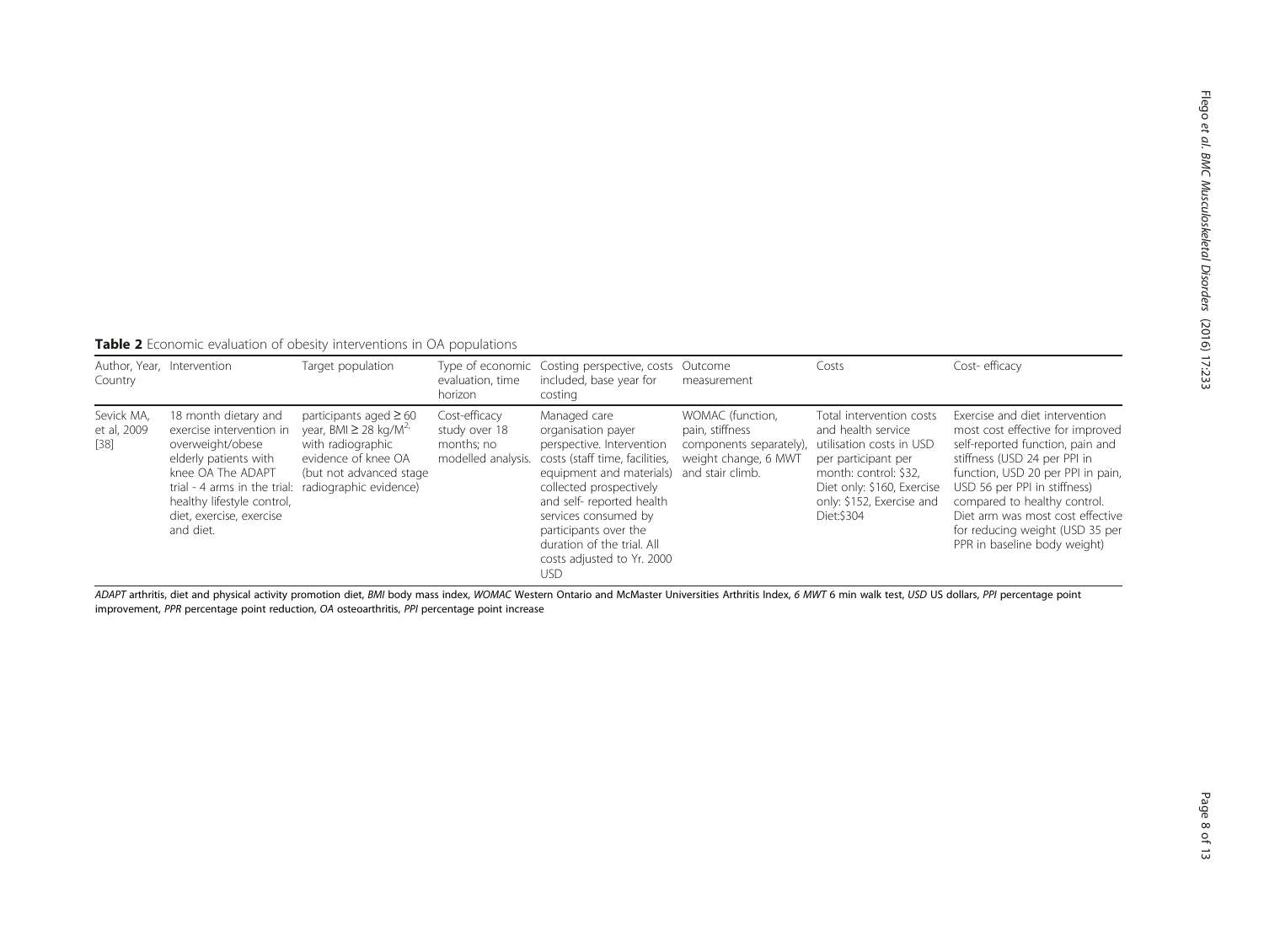picture of the annual hospital resource use as impacted by the presence of obesity [[33\]](#page-11-0).

#### Obesity measurement

The studies varied in terms of ascertaining and classifying the presence of obesity in the study population. In Epstein et al [\[25\]](#page-11-0), the earliest study, obesity was measured as the relative weight to normal weight which is now considered an outdated method for classifying obesity; all the other studies used Body Mass Index (BMI) categories and/or BMI as a continuous variable although there was variation between studies as to the number and cut offs for the BMI categories used. Nearly all identified studies used recorded height and weight data obtained from medical records as the basis of BMI calculations. However the Kim et al. study that analysed a sample of 229 001 TKA recipients and 497 001 THA recipients captured in the US Nationwide Inpatient sample (NIS), used hospital administration coded data to determine the presence or absence of obesity rather than the height and weight recorded body measurements of patients per se [\[32\]](#page-11-0). This opened the study to misclassification bias and it has also been suggested in the literature that administrative data underreports the presence of obesity [[36](#page-11-0)].

#### Analytical approach

The main variation in analytical approach between studies was whether an analysis conducted accounted for the presence of obesity related co-morbidities as a potential mediator or confounder between obesity and hospital costs. More recent studies were more likely to present results of both unadjusted and adjusted analyses using well known comorbidity indexes to show both the mediated and independent effect of obesity on hospital costs. Kremers et al [\[35\]](#page-11-0), stated that obesity is a risk factor for several costly comorbidities and, therefore, controlling for co-morbidities may result in underestimation of the true incremental cost of obesity because costs attributable to comorbidities theoretically can be considered attributable to obesity.

#### Results

Given such heterogeneity in elements of study design, including study setting, sample size, population under study, measurement of key variables and the analysis performed, it is not surprising that results of those studies are somewhat mixed. Three studies suggest there is no difference between groups by BMI categories on hospital costs in the acute care setting [\[26, 30, 31\]](#page-11-0). The remaining six acute care setting studies found a statistically significant association between the presence of severe obesity  $($ >35 kg/m<sup>2</sup> $)$  and higher health care costs/charges with the difference mostly in the range of 5-10 %. Overall, the more recent studies, with larger sample sizes and longer follow

up periods tended to present positive association results. The main driver of the cost difference was overall hospitalisation costs, although length of stay (LOS) related to the primary episode of care, was not always identified as a contributing factor to these higher costs.

Whilst Epstein et al. reported 30 % higher total charges and 35 % mean longer LOS for persons classified as extremely overweight (body weight ≥ 188% of ideal) compared to their normal weight counterparts [[25\]](#page-11-0), the costs presented were high and less relevant today given the recent introduction of more streamlined and efficient clinical care pathways.

The two single centre rehabilitation studies [[27](#page-11-0), [28](#page-11-0)] reported that severe obesity in both THA and TKA populations was associated with higher overall hospital charges. However, results of the much larger multicentre trial in the TKA population contradicted the results of the single site study by reporting that whilst the severely obese had the highest daily charges of all BMI groups (albeit modest at USD10-36 per day), total charges were highest in the non obese group. The authors cautioned interpretation of these results, given that the average non obese patient was 11.2 years older than those in the severely obese group, indicating that age-related changes could be driving the costs. The authors also reported a significant interaction effect between high BMI and revision surgery leading to prolonged and more costly inpatient care.

# Cost-effectiveness studies

Results of the literature search revealed only one full economic evaluation. The latter was a within trial costeffectiveness analysis (CEA) study by Sevick et al, 2009 [[38](#page-11-0)], run alongside the ADAPT trial (Arthritis, Diet and Physical Activity Promotion Trial) [\[39\]](#page-11-0) which followed 316 participants with moderate knee OA and baseline BMI of  $\geq$  28 kg/m<sup>2</sup>, randomised to one of 4 arms: healthy lifestyle control, diet alone, exercise alone or diet and exercise interventions delivered over 18 months. Key study design characteristics and results of this economic evaluation are summarised in Table [2](#page-7-0).

The study provides evidence that a multimodal intervention incorporating both physical activity and diet components is the most efficient choice for improving selfreported function, pain and stiffness as measured using the 3 Western Ontario and McMaster Universities Osteoarthritis Index (WOMAC).

Sub-scales at 18 months compared to a healthy lifestyle control or diet and exercise interventions alone. However, it was not the most efficient choice for weight loss alone or for functional measures of mobility alone. The authors suggest that the magnitude of change in WOMAC scores found in the exercise and diet group could be considered clinically significant in similar Knee OA populations [[38](#page-11-0)]. Despite the reported comparative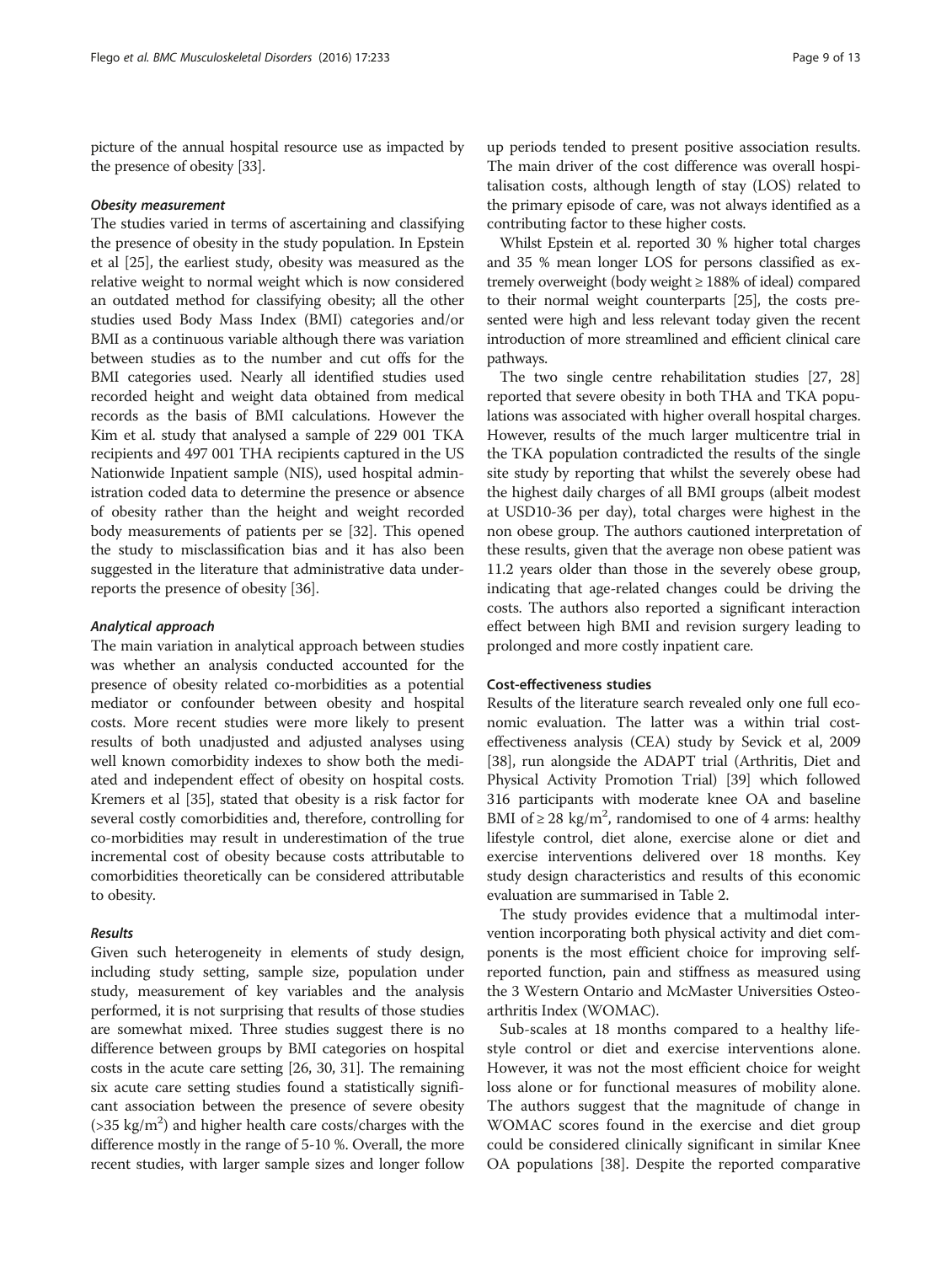efficiency of the multimodal intervention arm, the total costs of the ADAPT intervention arms were higher than other CEAs of exercise and other conservative interventions in general OA populations [\[40](#page-12-0)–[43](#page-12-0)]; this reflects the resource intensive nature of the intervention design and delivery over the 18 month trial duration. While the authors concluded that both weight loss and physical activity are needed to achieve improvements in subjective physical function and pain, it is not clear whether a diluted approach would necessarily achieve the same results.

There are some limitations to this study that are acknowledged by the authors. Costing was performed from a narrow managed care as health care provider perspective. For example, it did not include patient out of pocket costs such as the cost of pharmaceuticals which are likely to be impacted, particularly if pain and function is improved by the intervention. Other costs that would be included from a societal perspective such as productivity impacts were likewise excluded. The time horizon was also limited to the duration of the trial. Longer term follow up of both costs and outcomes would have provided greater understanding of whether the intervention could maintain function in the long term, prevent disease progression and the associated impact on healthcare resource use over this time. The study population for this evaluation was overweight and obese patients with knee OA but not end stage OA with an average baseline BMI of  $\geq$ 28 kg/m<sup>2</sup>. However exercise maybe more difficult in end stage OA populations and there is also debate about whether exercise is actually beneficial at higher BMI's (≥35 kg/m<sup>2</sup>) until weight loss is first achieved [[4\]](#page-11-0).

# **Discussion**

Despite a growing body of literature highlighting the importance of addressing obesity in OA populations, this review highlights the current paucity of economic evaluation research conducted in this area. Therefore, it remains unclear as to whether it is efficient to address obesity explicitly for the prevention or management of OA, how to best do it, which population to target, and when along the disease spectrum this should occur.

Nearly all studies identified were cost burden studies in TJA populations conducted to assess whether obesity leads to higher healthcare sector costs. It should also be noted that all of identified the studies related to OA in knees and hips, despite the search of OA being much broader. All of the costing studies adopted the narrow perspective of the individual healthcare setting from which the main cost data were derived; therefore, they did not account for costs associated with the whole continuum of care for TJA and only provided a snapshot of the potential economic impact compared to if a societal approach had been taken. With greater streamlining of acute health care clinical pathways for joint replacement shifted away from the acute care setting and onto inpatient rehabilitation, outpatient, community and ambulatory care settings as well as patients and families themselves. Ideally, resource use should be tracked throughout the whole episode of care, using database linkage to gain a broader understanding of the costs associated with the presence of obesity in TJA populations. A Canadian study by Tarride et al [[44](#page-12-0)] which tracked total healthcare resource use in both hospital and ambulatory care settings (though not OA attributable costs per se), demonstrated that healthcare costs per year to OA patients were nearly double those of non OA control participants. A subsequent finding that was not the primary objective of the study was that costs were more than triple for obese OA patients compared to non-obese controls; this highlights that the co-existence of obesity and OA possibly augments the excess financial burden of OA.

Not all of the costing studies reviewed concluded that higher costs in TJA populations were due to obesity per se. However, the more recent studies with stronger methodologies trended towards showing significant differences in healthcare costs between the severely obese compared to other BMI categories, which suggests that there are potential health care cost savings to be realised if weight loss in the severely obese is addressed prior to TJA surgery. Yet focusing only on the cost side of the equation simply identifies a potential problem, but does not address issues of technical ("how to do") or allocative efficiency ("what to do") in terms of choosing alternate healthcare programme options; these can only be addressed by economic evaluation studies. Similarly, establishing and subsequently investing in interventions with proven efficacy alone without consideration of the cost implications will inevitably drive healthcare spending upwards [\[45\]](#page-12-0). For example, there is increasing interest in the use of laparoscopic adjustable gastric banding surgery, for severely obese ( $BMI \geq 35$  kg/m  $^{2)}$  to achieve rapid weight loss prior to TKA [[46\]](#page-12-0) given some evidence of negative health outcomes post TKA for these patients such as higher rates of infection [\[47](#page-12-0)], higher rates of revision [\[47\]](#page-12-0), and worse pain and function post operatively [\[48\]](#page-12-0). Lap band surgery is highly efficacious [\[49](#page-12-0), [50](#page-12-0)] and cost-effective [\[50, 51](#page-12-0)] as a weight loss intervention in the severely obese but it is also a very costly intervention. It remains to be seen whether the incremental cost of adding this procedure prior to TJA in this population is outweighed by the incremental benefits achieved through cost offsets and improved health outcomes including health related quality of life gains immediately post-surgery and over longer time periods. It is certainly worthy of further investigation however, given evidence of the association of pre-operative obesity predicting additional weight gain post TJA [[52](#page-12-0)] which is only likely to further precipitate the ill effects of OA and obesity in combination.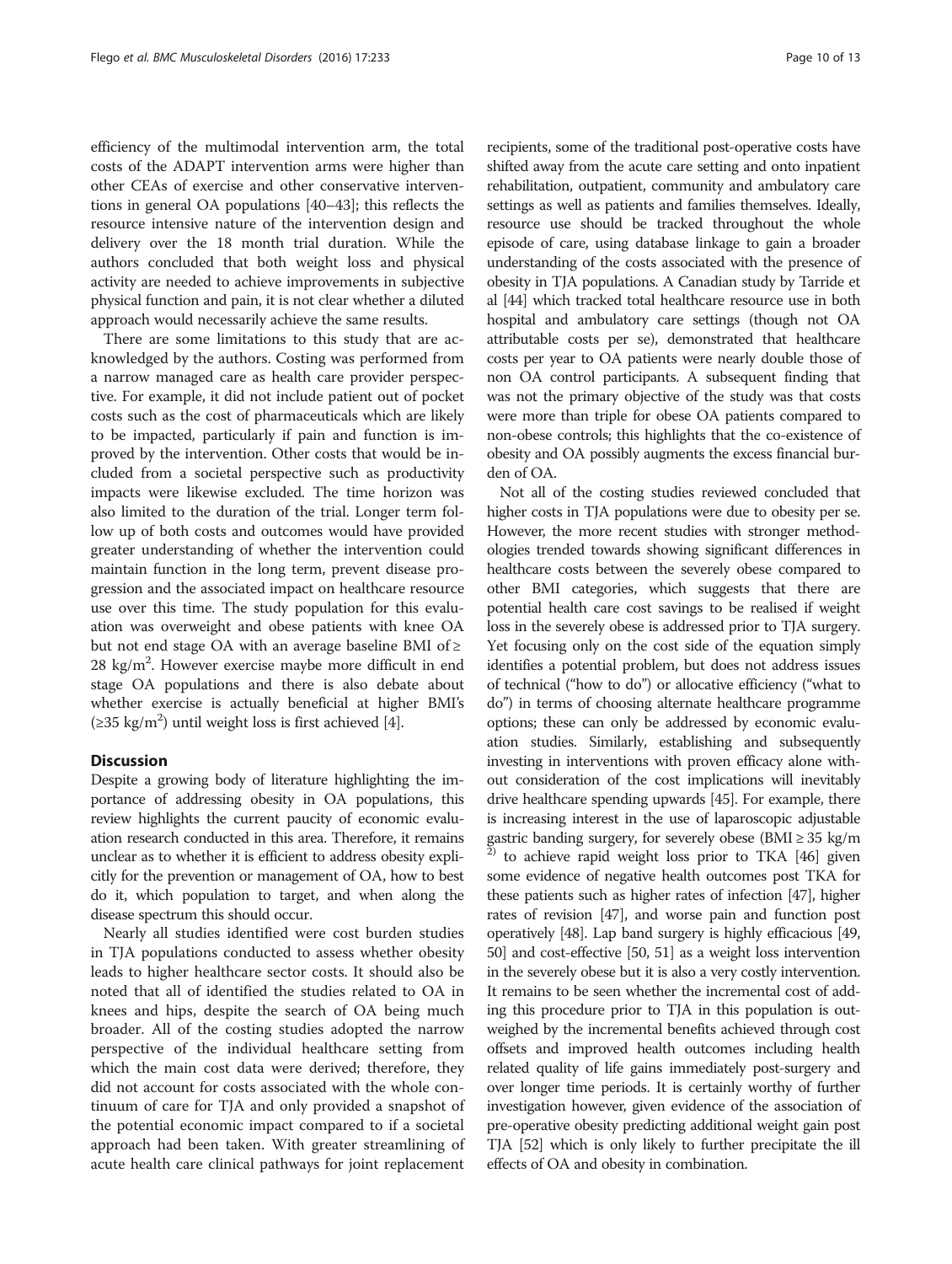Only one economic evaluation was identified in this review [[38](#page-11-0)]. This showed that despite a small but growing number of efficacy trials that have been conducted to assess the impact of interventions to address obesity in OA populations [[18](#page-11-0)], published cost-effectiveness studies are still lacking as in many areas of obesity research. The Sevick et al study, provided some evidence that weight loss and exercise in combination was most cost-effective in improving pain and function in overweight and obese patients with moderate knee OA compared to only exercise or weight loss independently. Yet the study provides no indication of the intervention's longer term costeffectiveness beyond the 18 month trial duration. It would be of particular interest to a range of stakeholders (clinicians, funders and patients) to know if the intervention was able to slow disease progression, control symptoms and maintain function for longer in persons with obesity and OA and subsequently delay their demand for more intensive and costly healthcare that coincides with higher levels of disability. Longer term cost-effectiveness studies however are reliant on either longer duration efficacy studies being conducted or, alternately, extrapolation of outcomes through modelling; the latter can be very informative but are dependent on assumptions especially in relation to maintenance of program effect. It would also be interesting to see how changes in OA symptoms as a result of an intervention manifests in terms of the quality of life impact using a utility-based HRQoL measure that can be used in economic evaluation to produce a cost per Quality Adjusted Life Year (QALY). QALYs provide a common generic measure of benefit taking into account both mortality and morbidity impacts and importantly, within this context, may capture benefit from weight loss and exercise that extends beyond that of the effect on immediate OA related outcomes. This metric also facilitates comparison of the cost effectiveness of interventions within and across disease areas. Even if studies have not incorporated a generic utility based HRQoL measure, there are reliable mapping techniques available. For example mapping techniques have been used to map disease specific measures such as the WOMAC to HRQoL scores on measures such as the EQ-5D [\[53\]](#page-12-0) and the Assessment of Quality of Life (AQoL) [[54](#page-12-0)] for Australian populations, although there are some limitations to the applicability of such mapping exercises [[54](#page-12-0)].

With only one published cost-effectiveness study to inform policy and practice in this area, it is evident that there is a need for more economic evaluations of interventions to be conducted. This is inherently reliant on a growing evidence base of the efficacy of such interventions which ideally would incorporate economic evaluation alongside such efforts. Modeling could then be utilised to predict longer term cost-effectiveness over the life course and OA disease progression; this would require explicit statements of the assumptions about maintenance of program effect and their testing in sensitivity analysis. Economic evaluation in addressing obesity in OA should ideally adopt a societal perspective given that both costs and benefits may be incurred beyond the heath-care sector and where possible, an incremental cost per QALY should be reported to provide comparison across disease areas.

The notion of intervening to alter disease progression, delay, avoid or reduce complications post TJA by addressing obesity explicitly is, prima facie, likely to have both downstream economic and health benefits to healthcare systems, individuals and society as a whole. In practice, guidelines identify the need to focus on obesity in the management of OA, however it is evident that there is a lack of data both from an efficacy and cost-effectiveness perspective to support and to guide to whom, how and when this should be conducted and whether it should be explicitly incorporated into clinical pathways and public health practice. More research is therefore warranted in order to guide clinicians, funders, decision makers and patients alike.

# Conclusion

Overall, this review has demonstrated that while the presence of obesity in OA populations, and in particular severe obesity, has been shown to have significant health and economic impacts, there is a dearth of evidence from an economic perspective to guide resource decisions about whether addressing obesity explicitly is considered value for money.

#### Abbreviations

AQoL, assessment of quality of life; AUD, Australian dollars; CEA, cost-effectiveness analysis; HRQoL, health related quality of life; ICD-9 M, international classification of diseases –  $9<sup>th</sup>$  revision; LOS, length of stay; NIS, Nnationwide inpatient sample; OA, osteoarthritis; OECD, organisation for economic cooperation and development; THA, total hip arthroplasty; TJA, total joint arthroplasty; TKA, total knee arthroplasty; USD, United States dollars; WOMAC, Western Ontario and McMaster Universities Osteoarthritis Index

#### Acknowledgements

Not applicable.

#### Funding

Dr Dowsey holds an NHMRC Early Career Australian Clinical Fellowship (APP1035810).

Professor Moodie is supported by an NHMRC Centre for Research Excellence in Obesity Policy and Food Systems grant (APP1041020). To undertake this study, Ms Flego was supported by a small internal grant provided by Deakin Health Economics.

#### Availability of data and materials

All data supporting the findings is contained in the manuscript or the publications referenced.

#### Authors' contributions

AF, MM and MD all contributed to conception of research question, and search methodology. AF conducted all the searches independently including all citation extraction, screening and full text article reviews. All authors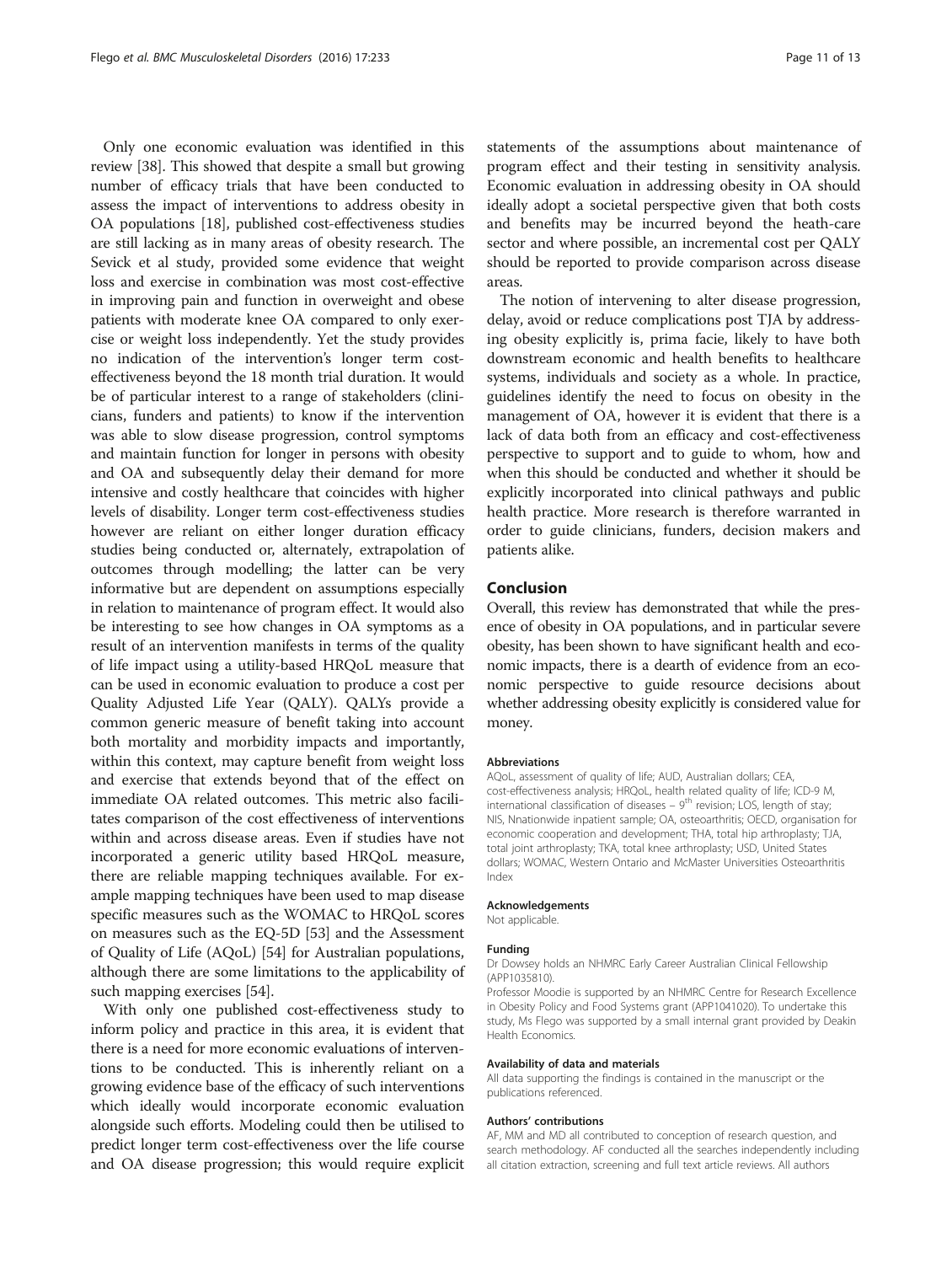<span id="page-11-0"></span>(AF, MM, MD and PC) contributed to interpretation of findings, and to writing and review of the manuscript. All authors read and approved the final manuscript.

#### Competing interests

Consent to publish

The authors declare that they have no competing interests.

# Not applicable

#### **Ethics**

This study draws on published literature, and did not entail the recruitment or participation of humans or animals. Ethics clearance was therefore not required.

#### Author details

<sup>1</sup> Deakin Health Economics, Faculty of Health, Deakin University, 221 Burwood Hwy, Burwood, Melbourne 3125, Australia. <sup>2</sup>Department of Surgery, University of Melbourne, St. Vincent's Hospital, Melbourne, VIC, Australia.

## Received: 6 August 2015 Accepted: 19 May 2016 Published online: 26 May 2016

#### References

- Ng M, Fleming T, Robinson M, Thomson B, Graetz N, Margono C, Mullany EC, Biryukov S, Abbafati C, Abera SF, et al. Global, regional, and national prevalence of overweight and obesity in children and adults during 1980- 2013: a systematic analysis for the Global Burden of Disease Study 2013. Lancet. 2014;384(9945):766–81.
- 2. Cross M, Smith E, Hoy D, Nolte S, Ackerman I, Fransen M, M, Bridgett L, Williams S, Guillemin F, Hill CL, et al. The global burden of hip and knee osteoarthritis: estimates from the global burden of disease 2010 study. Ann Rheum Dis. 2014;73(7):1323–30.
- 3. World Health Organisation. Obesity and Overweight Fact sheet No 311 Updated March 2013. Geneva: World Health Organisation; 2013.
- 4. Bliddal H, Leeds AR, Christensen R. Osteoarthritis, obesity and weight loss: evidence, hypotheses and horizons - a scoping review. Obes Rev. 2014;15(7):578–86.
- 5. Workgroup of the American Association of Hip and Knee Surgeons Evidence Based Committee. Obesity and total joint arthroplasty: a literature based review. J Arthroplasty. 2013;28:714–21.
- 6. Liu B, Balkwill A, Banks E, Cooper C, Green J, Beral V. Relationship of height, weight and body mass index to the risk of hip and knee replacements in middle-aged women. Rheumatology. 2007;46:861–7.
- Ackerman IN, Osborne RH. Obesity and increased burden of hip and knee joint disease in Australia: results from a national survey. BMC Musculoskelet Disord. 2012;13:254.
- 8. Wendelboe AM, Hegmann KT, Biggs JJ, Cox CM, Portmann AJ, Gildea JH, Gren LH, Lyon JL. Relationships between body mass indices and surgical replacements of knee and hip joints. Am J Prev Med. 2003;25(4):290–5.
- 9. Changulani M, Kalairajah Y, Peel T, Field RE. The relationship between obesity and the age at which hip and knee replacement is undertaken. J Bone Joint Surg (Br). 2008;90(3):360–3.
- 10. Wang Y, Wluka AE, Simpson JA, Giles GG, Graves SE, de Steiger RN, Cicuttini FM. Body weight at early and middle adulthood, weight gain and persistent overweight from early adulthood are predictors of the risk of total knee and hip replacement for osteoarthritis. Rheumatology (Oxford). 2013;52(6):1033–41.
- 11. Health burden and work impacts of osteoarthritis. [\[http://www.aihw.gov.au/](http://www.aihw.gov.au/osteoarthritis/burden-of-disease/#source-table1) [osteoarthritis/burden-of-disease/#source-table1\]](http://www.aihw.gov.au/osteoarthritis/burden-of-disease/#source-table1)
- 12. OECD. Hip and knee replacement, in OECD, Health at a Glance 2013: OECD Indicators. OECD Publishing; 2013.
- 13. Access Economics. Painful Realities: The economic impact of arthritis in Australia in 2007. Canberra: Arthritis Australia; 2007.
- 14. Messier SP, Gutekunst DJ, Davis C, DeVita P. Weight loss reduces knee-joint loads in overweight and obese older adults with knee osteoarthritis. Arthritis Rheum. 2005;52(7):2026–32.
- 15. Stannus OP, Cao Y, Antony B, Blizzard L, Cicuttini F, Jones G, Ding C. Cross-sectional and longitudinal associations between circulating leptin and knee cartilage thickness in older adults. Ann Rheum Dis. 2015;74(1):82–8.
- 16. Sanchez C, Gabay O, Salvat C, Henrotin YE, Berenbaum F. Mechanical loading highly increases IL-6 production and decreases OPG expression by osteoblasts. Osteoarthritis Cartilage. 2009;17(4):473–81.
- 17. Christensen R, Bartels EM, Astrup A, Bliddal H. Effect of weight reduction in obese patients diagnosed with knee osteoarthritis: a systematic review and meta-analysis. Ann Rheum Dis. 2007;66(4):433–9.
- 18. Wluka AE, Lombard CB, Cicuttini FM. Tackling obesity in knee osteoarthritis. Nat Rev Rheumatol. 2013;9(4):225–35.
- 19. Dombrowski SU, Knittle K, Avenell A, Araujo-Soares V, Sniehotta FF. Long term maintenance of weight loss with non-surgical interventions in obese adults: systematic review and meta-analyses of randomised controlled trials. BMJ. 2014;348:g2646.
- 20. Waters DL, Ward AL, Villareal DT. Weight loss in obese adults 65years and older: a review of the controversy. Exp Gerontol. 2013;48(10):1054–61.
- 21. McAlindon TE, Bannuru RR, Sullivan MC, Arden NK, Berenbaum F, Bierma-Zeinstra SM, Hawker GA, Henrotin Y, Hunter DJ, Kawaguchi H. OARSI guidelines for the non-surgical management of knee osteoarthritis. Osteoarthritis Cartilage. 2014;22(3):363–88.
- 22. The Royal Australian College of General Practitioners (RACGP). Guideline for the non-surgical management of hip and knee osteoarthritis. South Melbourne; 2009.
- 23. Moodie M, Carter R. Economic evaluation of obesity interventions. In: Waters E, Swinburn B, Seidell J, Uauy R, editors. Preventing Childhood Obesity Evidence Policy and Practice. Oxford: Wiley-Blackwell; 2010. p. 167–74.
- 24. Ananthapavan J, Sacks G, Moodie M, Carter R. Economics of obesity–learning from the past to contribute to a better future. Int J Environ Res Public Health. 2014;11(4):4007–25.
- 25. Epstein AM, Read JL, Hoefer M. The relation of body weight to length of stay and charges for hospital services for patients undergoing elective surgery: a study of two procedures. Am J Public Health. 1987;77(8):993-7.
- 26. Jibodh SR, Gurkan I, Wenz JF. In-hospital outcome and resource use in hip arthroplasty: influence of body mass. Orthopedics. 2004;27(6):594–601.
- 27. Vincent HK, Vincent KR, Lee LW, Alfano AP. Effect of obesity on inpatient rehabilitation outcomes following total knee arthroplasty. Clin Rehabil. 2007;21(2):182–90.
- 28. Vincent HK, Weng JP, Vincent KR. Effect of obesity on inpatient rehabilitation outcomes after total hip arthroplasty. Obesity (Silver Spring). 2007;15(2):522–30.
- 29. Vincent HK, Vincent KR. Obesity and inpatient rehabilitation outcomes following knee arthroplasty: a multicenter study. Obesity (Silver Spring, Md). 2008;16(1):130–6.
- 30. Batsis JA, Naessens JM, Keegan MT, Huddleston PM, Wagie AE, Huddleston JM. Body mass index and the impact on hospital resource use in patients undergoing total knee arthroplasty. J of Arthroplasty. 2010;25(8):1250–1257.e1251.
- 31. Batsis JA, Naessens JM, Keegan MT, Wagie AE, Huddleston PM, Huddleston JM. Impact of body mass on hospital resource use in total hip arthroplasty. Public Health Nutr. 2009;12(8):1122–32.
- 32. Kim SH. Morbid obesity and excessive hospital resource consumption for unilateral primary Hip and knee arthroplasty. J Arthroplasty. 2010;25(8):1258–66.
- 33. Dowsey MM, Liew D, Choong PFM. Economic burden of obesity in primary total knee arthroplasty. Arthritis Care Res. 2011;63(10):1375–81.
- 34. Silber JH, Rosenbaum PR, Kelz RR, Reinke CE, Neuman MD, Ross RN, Even-Shoshan O, David G, Saynisch PA, Kyle FA, et al. Medical and financial risks associated with surgery in the elderly obese. Ann Surg. 2012;256(1):79–86.
- 35. Maradit Kremers H, Visscher SL, Kremers WK, Naessens JM, Lewallen DG. The effect of obesity on direct medical costs in total knee arthroplasty. J Bone Joint Surg Am. 2014;96(9):718–24.
- 36. Maradit Kremers H, Visscher SL, Kremers WK, Naessens JM, Lewallen DG. Obesity increases length of stay and direct medical costs in total hip arthroplasty. Clin Orthop Relat Res. 2014;472(4):1232–9.
- 37. Gray A, Clarke P, Wolstenholme J, Wordsworth S. Applied Methods of Cost-effectiveness Analysis in Healthcare. Oxford: Oxford University Press; 2010.
- Sevick MA, Miller GD, Loeser RF, Williamson JD, Messier SP. Cost-effectiveness of exercise and diet in overweight and obese adults with knee osteoarthritis. Med Sci Sports Exerc. 2009;41(6):1167–74.
- 39. Messier SP, Loeser RF, Miller GD, Morgan TM, Rejeski WJ, Sevick MA, Ettinger Jr WH. Exercise and dietary weight loss in overweight and obese older adults with knee osteoarthritis: the arthritis, diet, and activity promotion trial. Arthritis Rheum. 2004;50(5):1501–10.